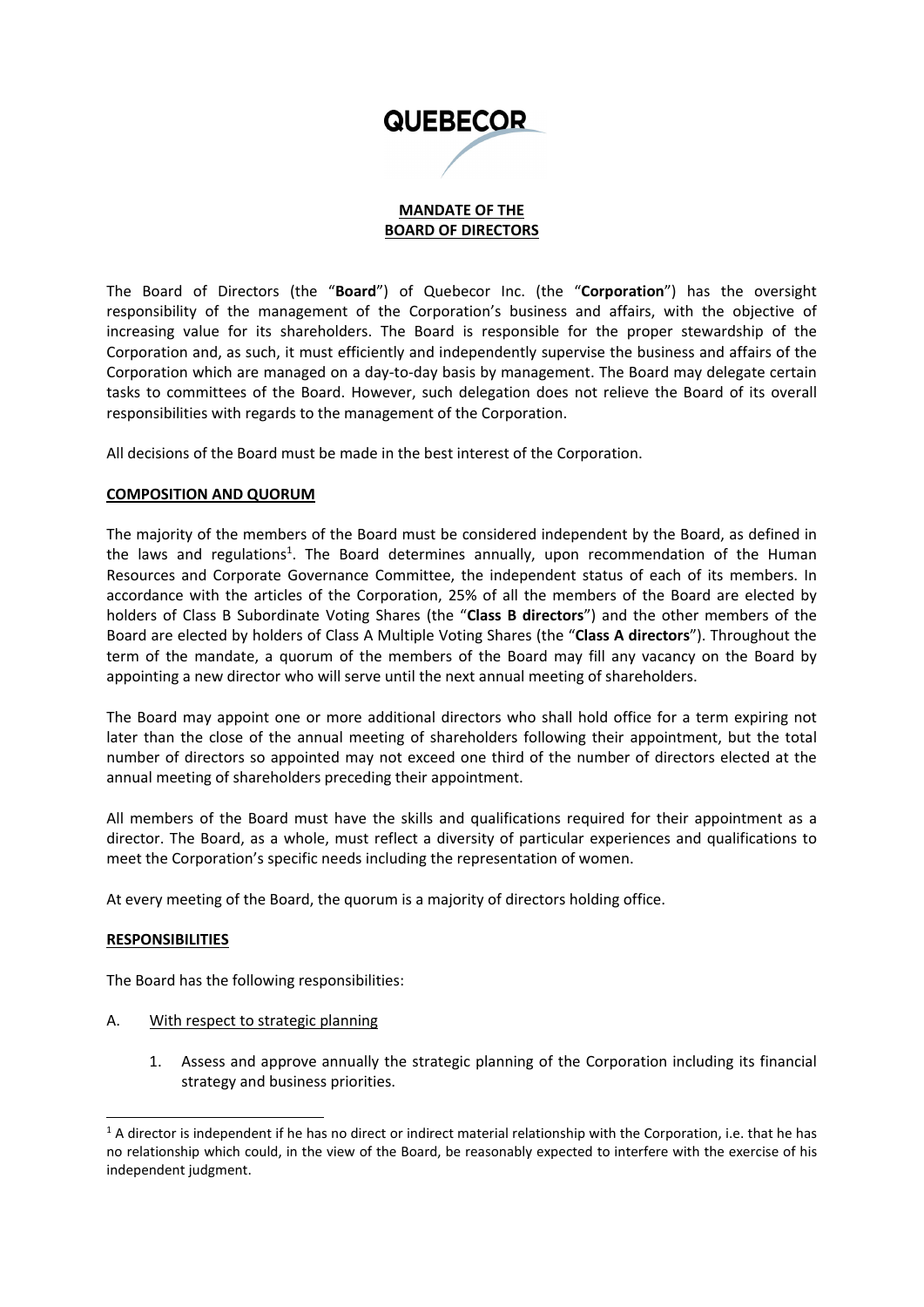2. Review and, at the option of the Board, approve all strategic decisions for the Corporation, including acquisitions or sales of shares, assets or businesses which exceed the delegated approval powers.

#### B. With respect to human resources and performance assessment

- 1. Appoint the President and Chief Executive Officer. Select a Chair of the Board amongst the directors and, if appropriate, one or more Vice Chairs of the Board. If the Chair of the Board is not an independent director, select a Lead Director amongst the independent directors. One of the Vice Chairs of the Board may hold both offices.
- 2. Approve, upon the recommendation of the Human Resources and Corporate Governance Committee, the appointment of the other members of senior management reporting directly to the President and Chief Executive Officer.
- 3. Ensure that the Human Resources and Corporate Governance Committee assesses annually the performance of the Chief Executive Officer, of the Chief Financial Officer and of the Chief Operation Officer, taking into consideration the Board's expectations and the objectives that have been set.
- 4. Approve, upon the recommendation of the Human Resources and Corporate Governance Committee, the compensation of the Chief Executive Officer, of the Chief Financial Officer and of the Chief Operating Officer as well as the objectives that they must achieve.
- 5. Upon recommendation of the Human Resources and Corporate Governance Committee, approve the Chair of the Board's, the Vice Chair(s) of the Board's and the directors' compensation.
- 6. Ensure that a management succession planning process is in place.
- 7. Ensure that the Human Resources and Corporate Governance Committee considers the implications of the risks associated with the Corporation's compensation policies and practices.

# C. With respect to financial matters and internal controls

- 1. Ensure the integrity and quality of the Corporation's financial statements and the adequacy of the disclosure made.
- 2. Review and approve the annual and interim financial statements and management's discussion and analysis. Review the press release relating thereto.
- 3. With regard to the clawback policy, approve any restatement of the financial statements deemed necessary by the Audit and Risk Management Committee and, if appropriate, require repayment of any bonus or incentive compensation received by a named executive officer to whom this policy applies.
- 4. Approve operating and capital expenditures budgets, the issuance of securities and, subject to the Limit of Authority Policy of Quebecor Media Inc., all transactions outside the ordinary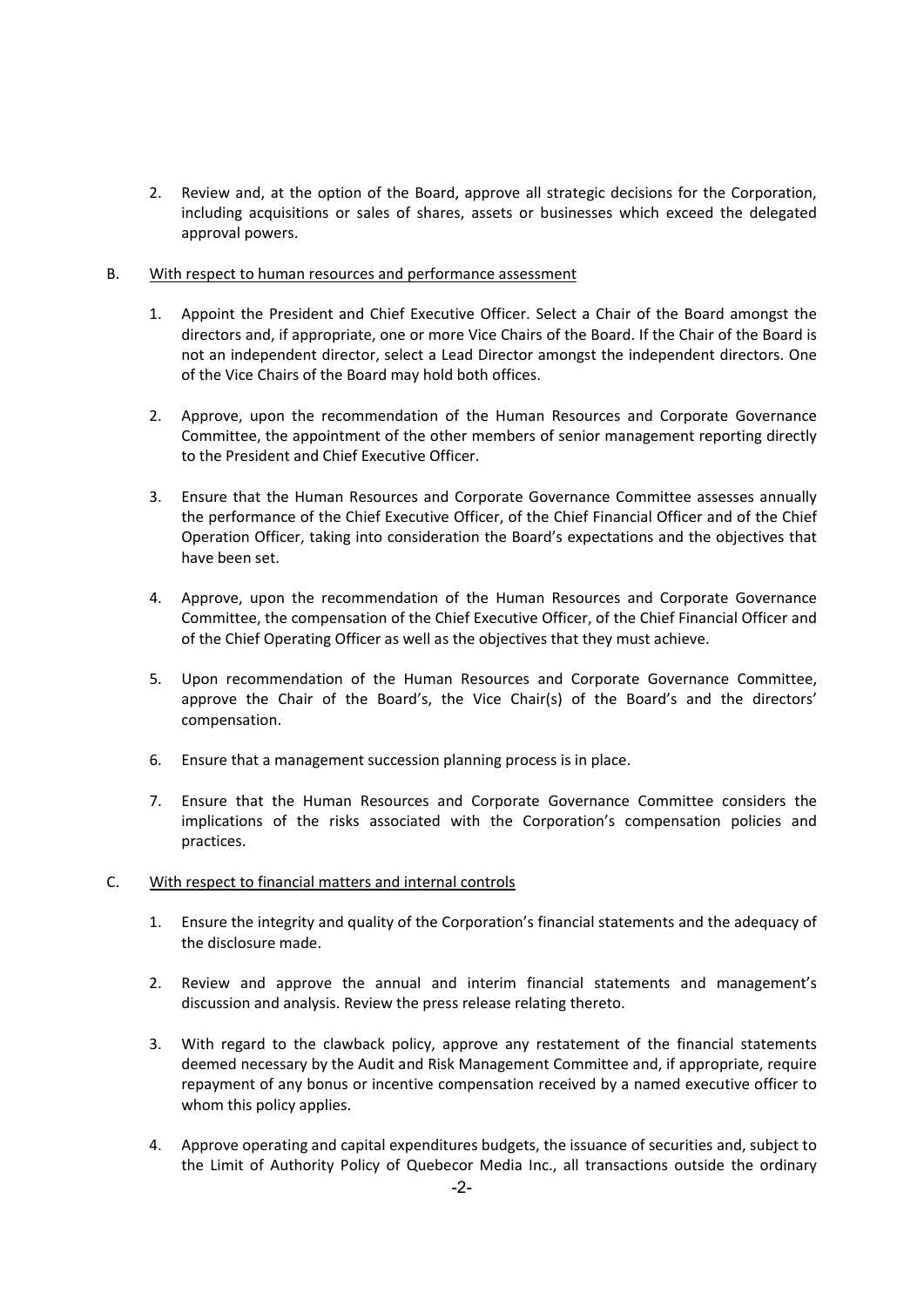course of business, including proposed amalgamations, acquisitions or other material transactions such as investments or divestitures.

- 5. Determine dividend policies and declare dividends when deemed appropriate.
- 6. Ensure that the Audit and Risk Management Committee regularly reviews and monitors that the appropriate systems are in place to identify business risks and opportunities and oversee the implementation of an appropriate process to evaluate those risks and to manage the principal risks generally relating to the Corporation.
- 7. Ensure that the Audit and Risk Management Committee regularly reviews and monitors the quality and integrity of the Corporation's accounting and financial reporting systems, disclosure controls and internal procedures for information validation.
- 8. Monitor the Corporation's compliance with legal and regulatory requirements applicable to its operations.
- 9. Review, when needed and upon recommendation of the Audit and Risk Management Committee, the Corporation's Disclosure Policy, monitor the Corporation's dealings with analysts, investors and the public and ensure that measures are in place in order to facilitate shareholders' feedback.
- 10. Recommend to the shareholders the appointment of the external auditor.
- 11. Approve the audit fees of the external auditor.
- D. With respect to pension matters and the Stock Option Plan
	- 1. Ensure that appropriate systems are in place to monitor the management of the pension plans.
	- 2. Approve grants of stock options in virtue of the Stock Option Plan.
- E. With respect to corporate governance matters
	- 1. Ensure that management manages the Corporation competently and in compliance with applicable legislation, including by making timely disclosure of relevant information regarding the Corporation and making statutory filings.
	- 2. Review, on a regular basis, corporate governance structures and procedures, including the decisions requiring the approval of the Board.
	- 3. Ensure that a Code of ethics is in place and that it is communicated to the Corporation's employees and enforced.
	- 4. Review on a regular basis the policies of the Corporation that are under the responsibility of the Board.
	- 5. Receive the Human Resources and Corporate Governance's report on the Corporation's orientations and initiatives in terms of corporate social responsibility.